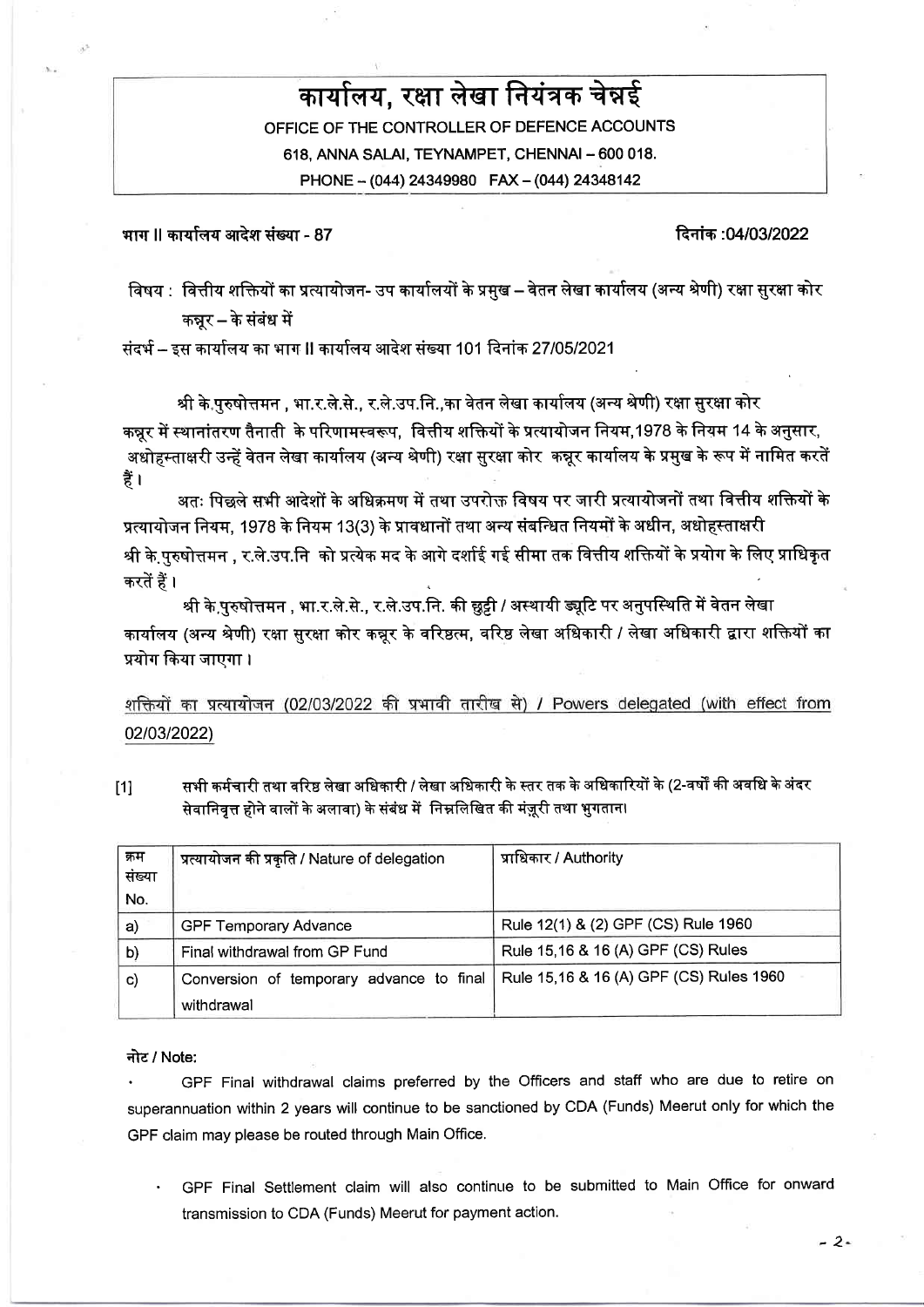- अन्य ड्यूटियाँ:  $[2]$
- $(a)$ He will be the CPIO in respect of all RTI queries receive by PAO DSC Kannur.
- He will be the Dy.IFA providing IFA cover to all the Army Units in Kannur area.  $(b)$

सभी वरिष्ठ लेखा अधिकारियों / लेखा अधिकारियों की छुट्टी की मंज़ूरी रक्षा लेखा नियंत्रक चेन्नई के पास रहेगी ।

फ़ाइल संख्या / File No.AN/l/1190 दिनांक - 04/03/2022

> $\overline{6}/-$ (मौलश्री पांडे) नियंत्रक

#### वितरण / Distribution :-

- 1. रक्षा लेखा महानियंत्रक दिल्ली छावनी
- 2. वेतन लेखा कार्यालय (अन्य श्रेणी) रक्षा सुरक्षा कोर कन्नूर
- 3. श्री के पुरुषोत्तमन , भा.र.ले.से., र.ले.उप.नि प्रभारी, वेतन लेखा कार्यालय (अन्य श्रेणी) रक्षा सुरक्षा कोर कन्नर
- 4. वे.ले.का (अ.शे) र.सु.को कन्नूर के सभी वरिष्ठ लेखा अधिकारी / लेखा अधिकारी
- 5. मुख्य कार्यालय के सभी वरिष्ठ लेखा अधिकारी / लेखा अधिकारी
- 6. प्रशासन अनुभाग में सभी ग्रुप
- 7. ईडी पी केंद्र (स्थानीय)
- 8. आई एफ़ ए कक्ष (स्थानीय) / लीगल कक्ष (स्थानीय)
- 9. रिकॉर्ड अनुभाग (स्थानीय)
- 10. गार्ड फ़ाइल
- 11. अतिरिक्त

(धनशेखर रतिनम) र ले.स.नि.(प्रशा)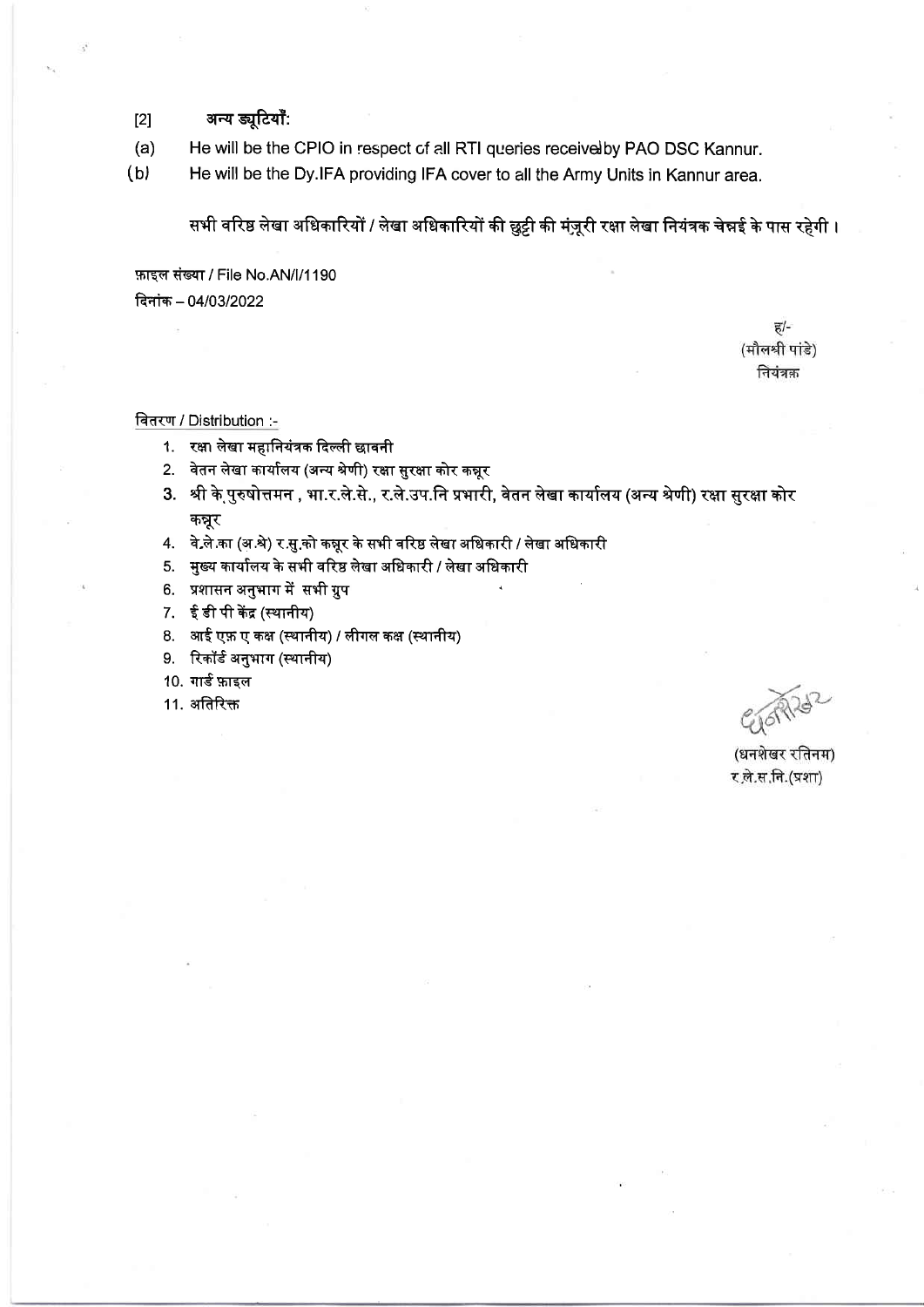

## PART II OFFICE ORDER NO. 87 DATED: 04/03/2022

# Sub : Delegation of Financial Powers - Heads of sub offices -PAO (ORs) DSC Kannur - ree. Ref: This Office Part II OO No. 101 dated  $27<sup>th</sup>$  May 2021.

&JJJJJ

# Consequent on transfer posting of Shri. K. Purushothaman, IDAS, DCDA to PAO (ORs) DSC Kannur, the undersigned hereby nominates him as the Head of the Office of PAO (ORs) DSC Kannur as per the Rule 14 of Delegation of Financial Powers Rule 1978.

Therefore, in supersession of all previous orders and delegations issued on the above subject and under the provisions of the Rule 13 (3) of Delegation of Financial Powers Rule 1978 and other relevant rules, the undersigned hereby authorises Shri. K. Purushothaman, DCDA to exercise the financial powers to the extent indicated against each item.

In absence of Shri. K. Purushothaman, IDAS, DCDA on leave / temporary duty, the powers will be exercised by the senior-most SAO/AO of PAO (ORS) DSC Kannur.

# Powers delegated (with effect from 02.03.2022)

#### t1I Sanction and payment of following in respect of all staff and officers up to the level of SAO/AO (except those retiring within a period of 2 years)

| No | Nature of delegation                                   | Authority                               |
|----|--------------------------------------------------------|-----------------------------------------|
| a) | <b>GPF Temporary Advance</b>                           | Rule 12(1) and (2) GPF (CS) Rule 1960   |
| b) | Final withdrawal from GP Fund                          | Rule 15, 16 & 16(A) GPF (CS) Rules      |
| C) | Conversion of temporary advance to<br>final withdrawal | Rule 15, 16 & 16(A) GPF (CS) Rules 1960 |

NOTE:

- GPF Final withdrawal claims preferred by the Officers and staff who are due to retire on superannuation within two years will continue to be sanctioned by CDA (Funds) Meerut only, for which the GPF Claim may please be routed through Main Office.
- GPF Final Settlement Claim will also continue to be submitted to Main Office for onward transmission to CDA (Funds) Meerut for payment action.

Contd.....P/2